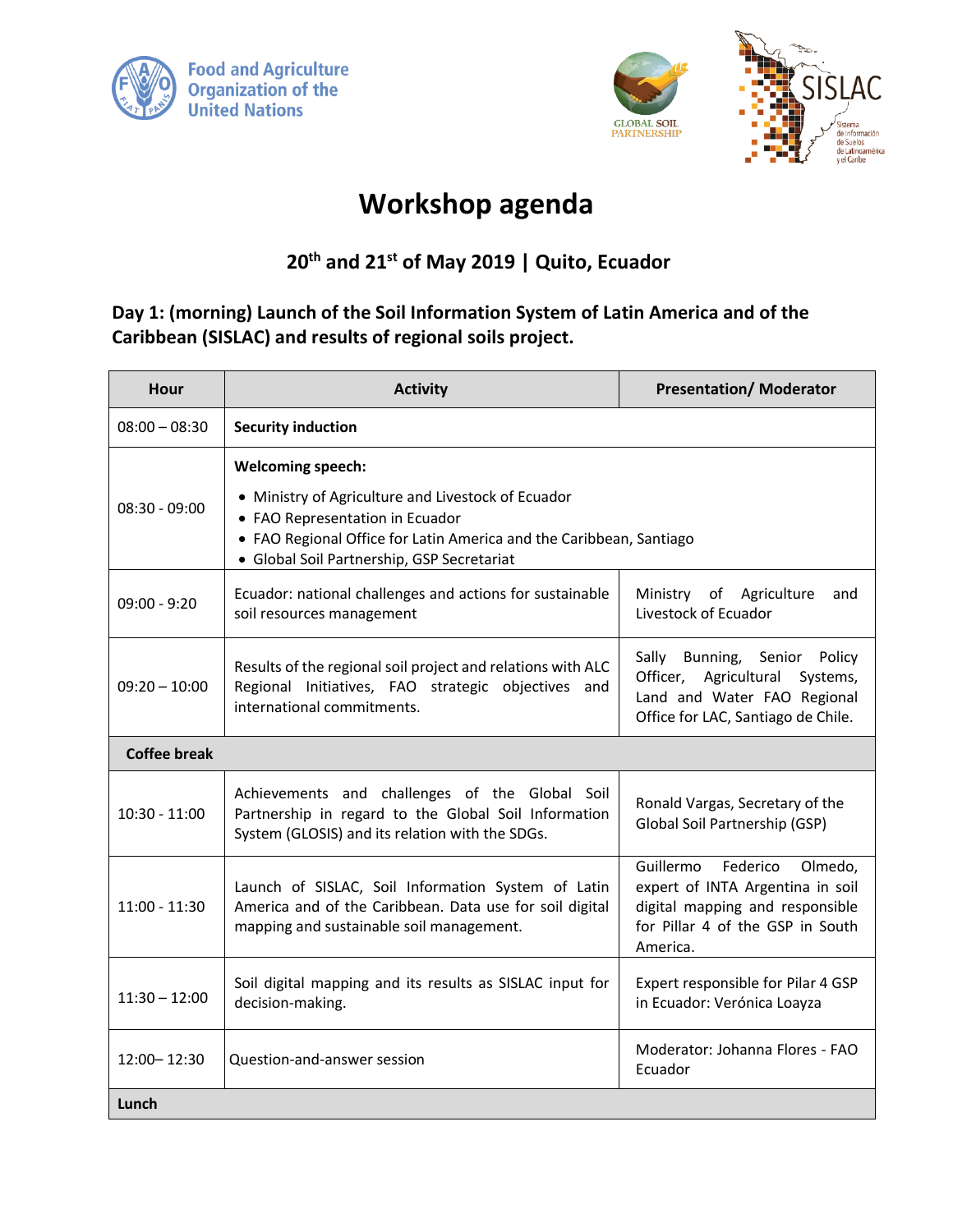## **Day 1: (afternoon) Soils data in processes of informed decision-making and SDG reporting.**

| <b>Hour</b>     | <b>Activity</b>                                                                                                                                                                                                                                                                                                                                                                                                                                                                                                                                                                                                                                                                                     | <b>Presentation/ Moderator</b>                                                     |
|-----------------|-----------------------------------------------------------------------------------------------------------------------------------------------------------------------------------------------------------------------------------------------------------------------------------------------------------------------------------------------------------------------------------------------------------------------------------------------------------------------------------------------------------------------------------------------------------------------------------------------------------------------------------------------------------------------------------------------------|------------------------------------------------------------------------------------|
| $2:00 - 2:20$   | Presentation of the reporting process on the targets and<br>indicators of the Convention to Combat Desertification<br>and Drought, UNCCD.                                                                                                                                                                                                                                                                                                                                                                                                                                                                                                                                                           | José Miguel Torrico, UNCCD<br>Coordinator for Latin America<br>and the Caribbean.  |
| $3:00 - 3:20$   | Situation and interventions to reduce degradation, to<br>conserve and to restore land in Ecuador.                                                                                                                                                                                                                                                                                                                                                                                                                                                                                                                                                                                                   | Ministry of Environment, UNCCD<br>focal point.                                     |
| $3:20 - 4:00$   | Practical workshop: Road map for the integration of<br>SISLAC and AMS data and maps in the SDG and UNCCD<br>Convention processes.<br>FAO soil organic carbon map and carbon<br>sequestration map and their use for monitoring of<br>SDG indicators 15.3.1 (LDN) and 13 (climate<br>action).<br>Next steps to generate data and maps on soil<br>degradation by erosion and salinization (ODS<br>$2.4.1$ ).<br>Soil data that can be used as impact indicators of<br>sustainable soil management practices.<br>Soil data related to indicators of water availability<br>and loss of biodiversity.<br>Integration of soil data in the National Spatial<br>$\blacksquare$<br>Data Infrastructure (NSDI) | Moderators:<br>Rosa Cuevas, Carolina Olivera y<br>Federico Olmedo, and FAO Ecuador |
| $4:00 - 4:30$   | Discussion and conclusions on the road map for the<br>integration of SISLAC and AMS data and maps (erosion,<br>salinization and carbon sequestration) in the processes<br>of informed decision-making processes and SDG<br>reporting.                                                                                                                                                                                                                                                                                                                                                                                                                                                               | Moderator:<br>Rosa Cuevas, GSP                                                     |
| $19:30 - 21:00$ | <b>Official welcoming ceremony</b>                                                                                                                                                                                                                                                                                                                                                                                                                                                                                                                                                                                                                                                                  |                                                                                    |

**Day 2: (morning): Tools of the Global Soil Partnership for sustainable soil management in Latin America and the Caribbean.**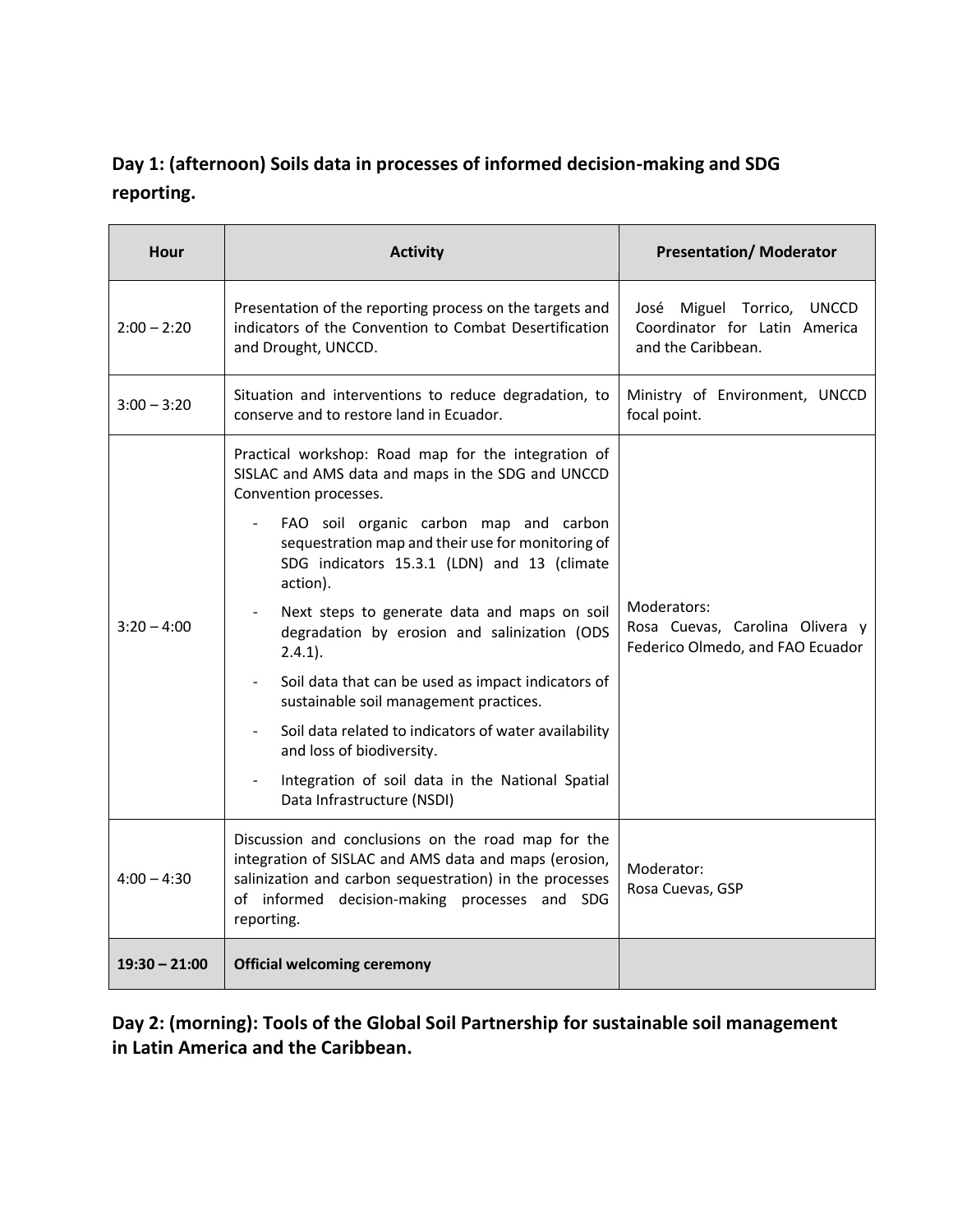| Hour                | <b>Activity</b>                                                                                                                                                                                                | <b>Presentation/Moderator</b>                                                                                                                          |
|---------------------|----------------------------------------------------------------------------------------------------------------------------------------------------------------------------------------------------------------|--------------------------------------------------------------------------------------------------------------------------------------------------------|
| $8:30 - 9:00$       | Presentation of GSP Pillar 1: Promoting the<br>sustainable management of soil resources for<br>protection, conservation and sustained productivity<br>of soils. Tools developed and challenges.                | Ronald Vargas, Secretary of the Global<br>Soil Partnership (GSP)                                                                                       |
| $9:00 - 9:20$       | Importance of sustainable soil and ecosystem<br>management for contributing to FAO Regional<br>initiatives with Governments.                                                                                   | Sally Bunning, RLC (in Santiago Chile)<br>and Ines Beernaerts, Land and Water<br>Officer, sub-regional office for Central<br>America (in Panama City). |
| $9:20 - 9:40$       | Protocol for the monitoring of sustainable soil<br>management practices.                                                                                                                                       | Carolina Olivera, regional soil specialist,<br>GSP.                                                                                                    |
| <b>Coffee break</b> |                                                                                                                                                                                                                |                                                                                                                                                        |
| $10:15 - 10:45$     | Challenges and proposal of SOILCARE, regional<br>project of the Small Island Developing States (SIDS)<br>in the Caribbean <sup>1</sup> .                                                                       | PISLM secretariat/Caribbean country                                                                                                                    |
| $10:45 - 11:30$     | Practical workshop: Road map for the integration of<br>the GSP's tools (VG-SSM and monitoring protocols)<br>in Sustainable Soil Management (SSM) and in land<br>degradation Neutrality targets (GEF, GCF, etc) | Moderator:<br>Ines Beernaerts, Carolina Olivera and<br>Juan Calles                                                                                     |
| $11:30 - 12:00$     | Discussions and conclusions on the road map for the<br>integration of SSM in the development of<br>sustainable land management projects in Latin<br>America and the Caribbean.                                 | Moderator:<br>Ines Beernaerts, Rosa Cuevas                                                                                                             |
| Lunch               |                                                                                                                                                                                                                |                                                                                                                                                        |

## **Day 2: (afternoon) Implementation of activities of the Global Soil Partnership in Latin America and the Caribbean.**

| Hour          | <b>Activity</b>                                                                                            | <b>Presentation/Moderator</b>                                                                                     |
|---------------|------------------------------------------------------------------------------------------------------------|-------------------------------------------------------------------------------------------------------------------|
| $2:00 - 3:15$ | Activities undertaken and results towards the Pillars<br>of action of the South American Soil Partnership. | Regional officers responsible for pillars<br>of action for South America<br>Pillar 1: Juan Carlos Rey (Venezuela) |

<sup>&</sup>lt;sup>1</sup> Caribbean small island developing states multi country soil management initiative for integrated landscape restoration and sustainable food systems

l